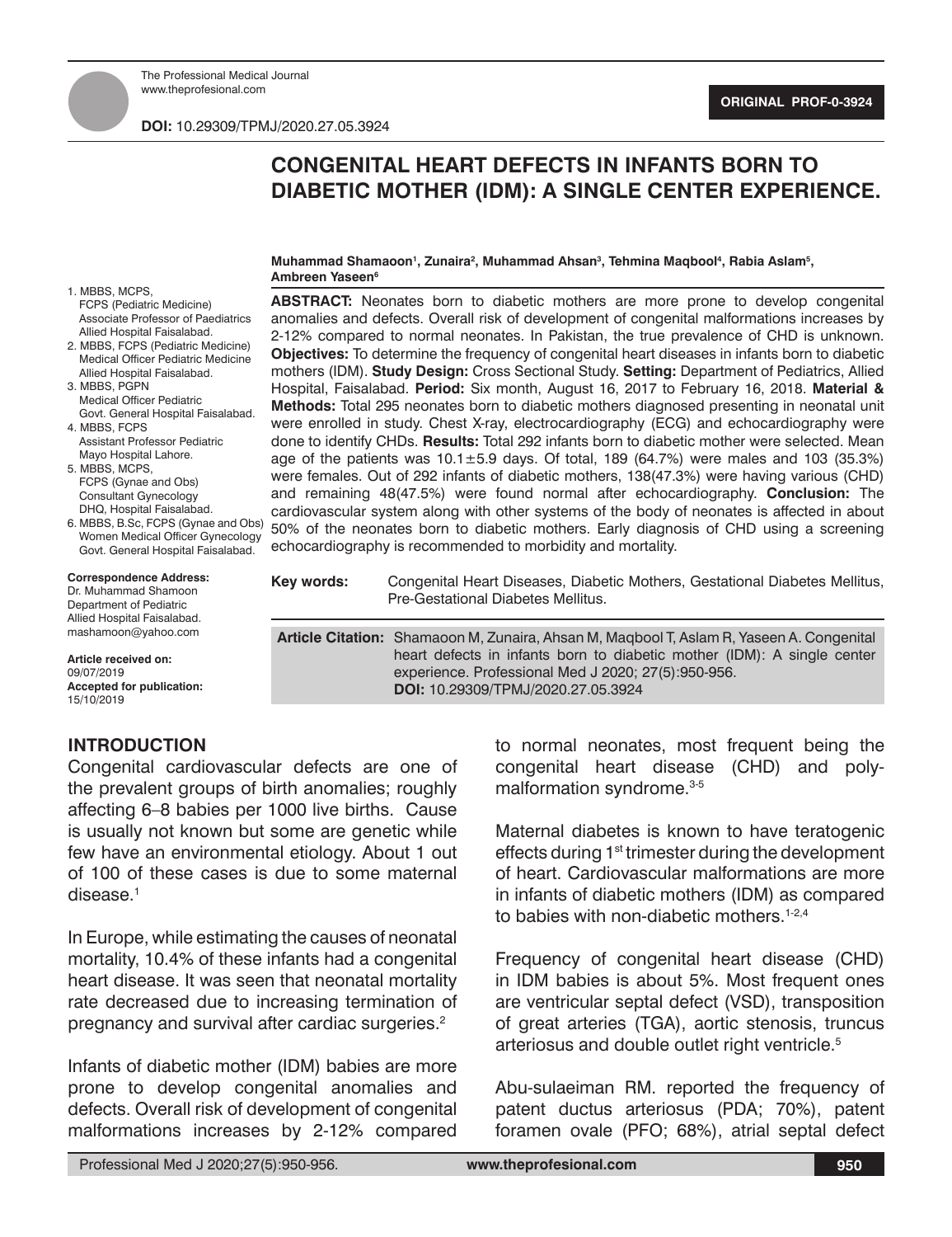(ASD; 5%), hypertrophic cardiomyopathy (HCMP; 38%).6

Muhammad A. reported the frequency of PDA 16.8%, VSD 12.9%, ASD 8.9%, patent foramen ovale (PFO) 7.9% and TGA 5.9% in IDM neonates.7 Ferdousi S. also reported the frequencies of patent Foramen Ovale (60.71%), PDA 55.3%, hypertrophic Cardiomyopathy (21.42%) and ASD (10.71%) in IDM babies in Bangladesh.8 The aim of this study was to know the frequency of congenital heart diseases in infants born to diabetic mothers.

### **MATERIAL & METHODS**

This cross sectional study included patients from pediatric Ward, emergency and OPD of Allied Hospital, Faisalabad during August 16, 2017 to February 16, 2018 through Non-probability consecutive sampling technique. All full term neonates of 0 to 30 day of life of both genders born to diabetic mother according to operational definition of age less than 35 years were included in the study. Infant of diabetic mother was defined as an infant born to mother having diabetes previously or during pregnancy with fasting blood sugar > 126mg/dL and random blood sugar > 200 mg/dL confirmed by glucose tolerance test (after 75g sugar intake RBS > 200mg/dL after 1 hour and RBS > 140mg/dL after 2 hours).

Congenital Heart diseases was defined as ayanotic and acyanotic congenital heart diseases confirmed on echocardiography including PDA, VSD, ASD, PFO, TGA and tetralogy of fallet (TOF). Any patent was labeled to have PDA if Doppler echocardiographic shows left  $\Box$  right ductal shunt with any two of the following: heart murmur (systolic or continuous); tachycardia (heart rate persistently more than 160/min); hyperactive precordial pulsation; bounding pulses; and radiographic evidence of cardiomegaly or pulmonary congestion. PFO with ASD was confirmed when the presence of a shunt is demonstrated with color flow in the 2-dimensional views of the fossa ovalis without drop-out, or when a tiny flap-like septum primium was detected in the left atrium and the septum secundum was seen in the right atrium in the

presence of canal-type defect. Patency of less than 3 mm around the fossa ovalis is called PFO if it is more than 3 mm, and was considered to be an ASD. VSD was defined as any patient having pansystolic murmur with a defect seen in the ventricular septum and left  $\Box$  right shunting. Transposition of Great Arteries (TGA) in Neonates having cyanosis on clinical examination and egg on string appearance on chest x-ray reported by consultant radiologist and ECHO showing abnormal anatomical structures i.e aorta and pulmonary trunk without any connection or cross was labeled as TGA. Tetralogy of Fallot (TOF) in neonates having cyanosis on clinical examination and boot shaped heart appearance on digital radiography reported by consultant radiologist and echo showing abnormal anatomy including ventral septum defect (VSD), right ventricular outflow tract (RVOT) obstruction, overriding of the aorta and right ventricular hypertrophy was labelled as TOF. In hypertrophic cardiomyopathy (HOCM): Echocardiography showing left ventricular (LV) wall thickness of more than or equal to 15 mm at end-diastole or a septal-tolateral-wall thickness ratio more than 1.3 in a nondilated LV in the absence of a loading condition was diagnosed as HOCM.

Known cases of congenital heart disease, premature <37 weeks or those with CNS or pulmonary anomaly or those having severe hypoxia or neonatal sepsis along with those born to mothers with history of hypertension, chronic kidney disease, hepatitis, heart failure, tuberculosis, preeclampsia, rheumatic-heartdisease or drugs intake except insulin for diabetes were excluded. Sample Size of 292 was calculated using WHO sample size calculator, with confidence level of 95%, absolute precision 2.5% and  $p = 5\%$ .<sup>5</sup> Demographic details like age, gestational age at birth, gender and relevant data according to the predesigned questionnaire were documented. Antenatal record of mother was assessed for gestational diabetes mellitus. Detailed examination to pick any cardiac and extra-cardiac abnormalities was done. Chest X-ray, electrocardiography (ECG) and echocardiography were done. Echocardiography was done by experienced pediatric cardiologist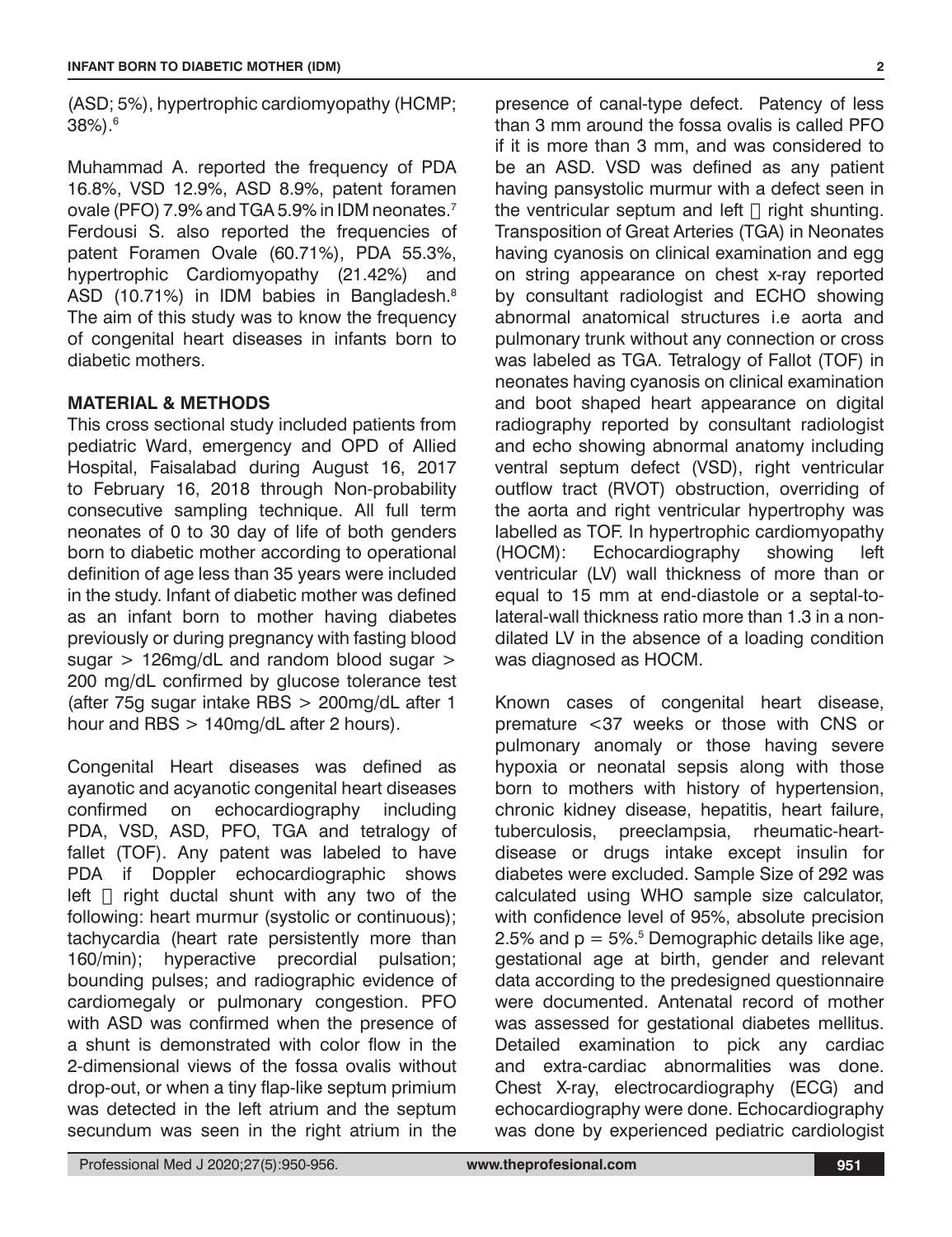in Faisalabad Institute of Cardiology using 2D colour Doppler in M mode. Results of all the investigations were documented.

The data were analyzed using SPSS v23.0. Qualitative variables including gender, presence of cyanosis, presence of ASD, VSD, TGA, TOF, PDA, PFO, type of DM and congenital heart disease were analyzed and frequency was calculated along with percentage. For the quantitative variables like age, weight, gestational age at birth and RBS at birth, mean  $\pm$  S.D was computed. Effect modifiers like age, type of DM, birth weight, gestational age and gender of the patient were stratified to find out the effect of these on the outcome, through chi square  $(p<0.05$  was considered significant).

#### **RESULTS**

Total 292 infants born to diabetic mother were selected for this study. Mean age of the patients was  $10.1 \pm 5.9$  days. Total 189(64.7%) were males and 103(35.3%) were females.

Age distribution of the patients was done and two groups were made, age group 0-10 days and age group 11-20 days. 156(53.4%) patients were in age group of 0-10 days. 136(46.6%) were in 11- 20 days age group.

According to type of diabetes mellitus, 164(56.2%) mothers had gestational diabetes mellitus and 128(43.8%) had pre-gestational DM. 179(61.3%) infants were in 37-39 weeks of gestational age and 113(38.7%) were in 39-42 weeks.

Among these infants, 7(2.4%) had cyanosis at birth. 176(60.3%) had 2500-3500 grams weight at birth, while 116(39.7%) had >3500 grams.

Out of 292 infants of diabetic mothers, 138(47.3%) were diagnosed to have any CHD and remaining 48(47.5%) were found normal after echocardiographic examination.

Following CHD were found in 138 infants of diabetic mothers; Patent ductus arteriosus (PDA) in 45(32.6%) cases, Ventricular septal defect (VSD**)** in 35(25.3%) cases, Atrial septal defect

(ASD) in 20(14.5%), Patent foramen ovale (PFO) in 15(10.8%), Transposition of the great arteries (TGA) in 11(7.9%) cases, Hypertrophic Cardio Myopathy (HCM) in 8(5.7%) cases and Tetralogy of Fallot (TOF) in 4(2.8%) cases.

**Type of Diabetes** 

| <b>Mellitus</b>                                                               | <b>Frequency</b> | <b>Percent</b> |  |  |
|-------------------------------------------------------------------------------|------------------|----------------|--|--|
| Gestational                                                                   | 164              | 56.2           |  |  |
| Pre-Gestational                                                               | 128              | 43.8           |  |  |
| Total                                                                         | 292              | 100.0          |  |  |
| Table-I. Frequency distribution of type of diabetes<br>mellitus.              |                  |                |  |  |
| <b>Gestational Age at</b><br><b>Birth</b>                                     | <b>Frequency</b> | <b>Percent</b> |  |  |
| 37-39 weeks                                                                   | 179              | 61.3           |  |  |
| 39-42 weeks                                                                   | 113              | 38.7           |  |  |
| Total                                                                         | 292              | 100.0          |  |  |
| Table-II. Frequency distribution of gestational age at                        | birth.           |                |  |  |
| <b>Cyanosis at Birth</b>                                                      | <b>Frequency</b> | <b>Percent</b> |  |  |
| Yes                                                                           | 7                | 2.4            |  |  |
| No                                                                            | 285              | 97.6           |  |  |
| Total                                                                         | 292              | 100.0          |  |  |
| Table-III. Frequency distribution of cyanosis at birth.                       |                  |                |  |  |
| <b>Weight at Birth</b>                                                        | <b>Frequency</b> | <b>Percent</b> |  |  |
| 2500-3500 grams                                                               | 176              | 60.3           |  |  |
| $\geq$ 3500 grams                                                             | 116              | 39.7           |  |  |
| Total                                                                         | 292              | 100.0          |  |  |
| Table-IV. Frequency distribution of weight at birth.                          |                  |                |  |  |
| Chd                                                                           | <b>Frequency</b> | <b>Percent</b> |  |  |
| Patent ductus<br>arteriosus (pda)                                             | 45               | 32.6           |  |  |
| Ventricular septal<br>defect (vsd)                                            | 35               | 25.3           |  |  |
| Atrial septal defect<br>(asd)                                                 | 20               | 14.5           |  |  |
| Patent foramen ovelo<br>(pfo)                                                 | 15               | 10.8           |  |  |
| Transposition of the<br>great arteries (tga)                                  | 11               | 7.9            |  |  |
| Hypertrophic<br>cardiomyopathy<br>(hcm)                                       | 8                | 5.7            |  |  |
| <b>Tetralogy of fallot</b><br>(tof)                                           | 4                | 2.8            |  |  |
| Congenital heart<br>disease                                                   | 138              | 47.3           |  |  |
| Table-V. Frequency distribution of various congenital<br>hoort diocogoo (CUD) |                  |                |  |  |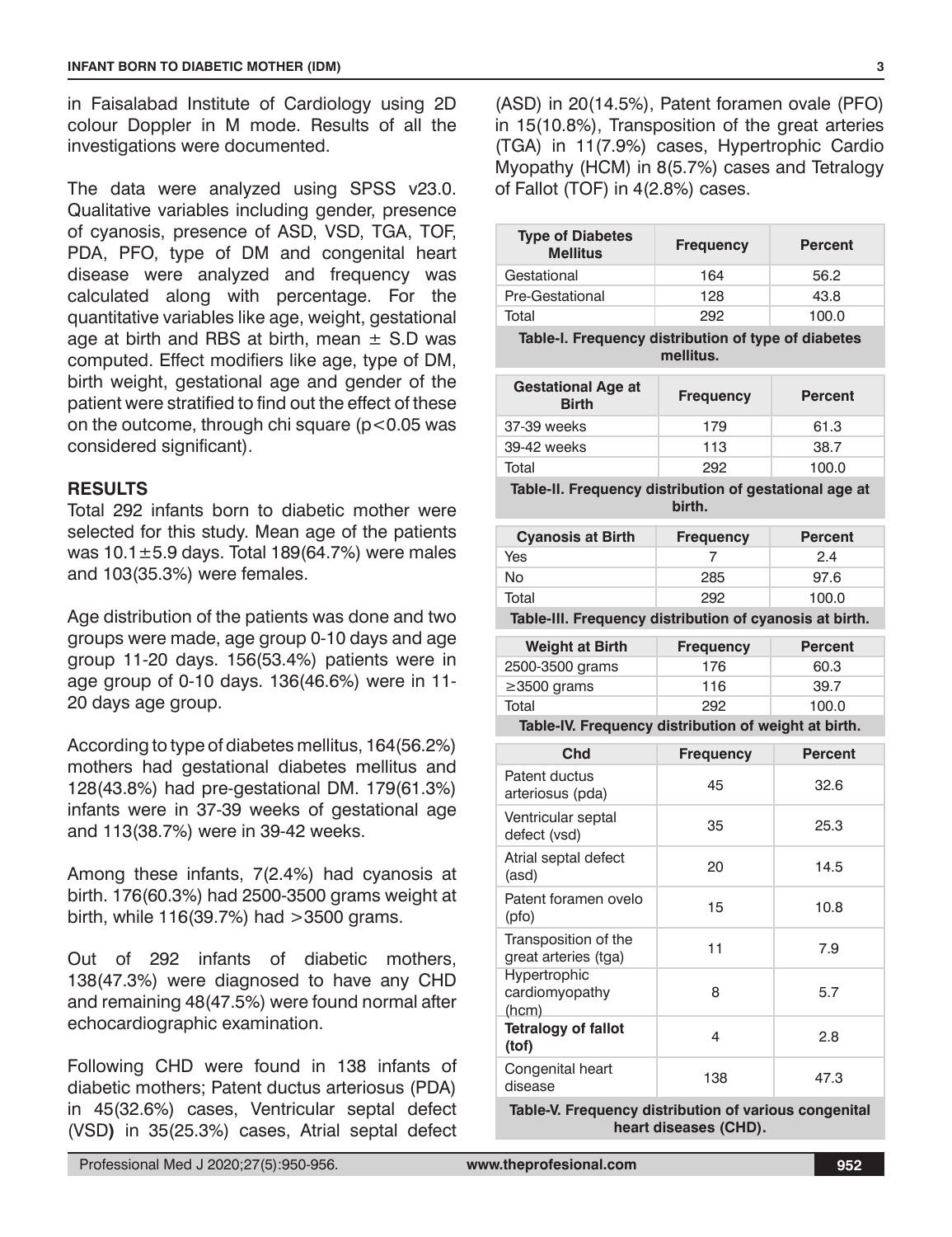| Gender | <b>Congenital Heart</b><br><b>Disease</b> |               | <b>Total</b> | <b>P-Value</b> |
|--------|-------------------------------------------|---------------|--------------|----------------|
|        | <b>Present</b>                            | <b>Absent</b> |              |                |
| Male   | 89                                        | 100           | 189          | 0.937          |
|        | 47.1%                                     | 52.9%         | 100.0%       |                |
| Female | 49                                        | 54            | 103          |                |
|        | 47.6%                                     | 52.4%         | 100.0%       |                |
| Total  | 138                                       | 154           | 292          |                |
|        | 47.3%                                     | 52.7%         | 100.0%       |                |

**Table-VI. Stratification of congenital heart disease with respect to gender.**

| Age<br><b>Groups</b> | <b>Congenital Heart</b><br><b>Disease</b> |               | <b>Total</b> | <b>P-Value</b> |
|----------------------|-------------------------------------------|---------------|--------------|----------------|
|                      | <b>Present</b>                            | <b>Absent</b> |              |                |
| $0 - 10$             | 71                                        | 85            | 156          | 0.522          |
| days                 | 45.5%                                     | 54.5%         | 100.0%       |                |
| 11-20                | 67                                        | 69            | 136          |                |
| days                 | 49.3%                                     | 50.7%         | 100.0%       |                |
| Total                | 138                                       | 154           | 292          |                |
|                      | 47.3%                                     | 52.7%         | 100.0%       |                |

**Table-VII. Stratification of congenital heart disease with respect to age.**

| <b>Type of</b><br><b>Diabetes</b> | <b>Congenital Heart</b><br><b>Disease</b> |               | <b>Total</b> | P-Value |
|-----------------------------------|-------------------------------------------|---------------|--------------|---------|
| <b>Mellitus</b>                   | <b>Present</b>                            | <b>Absent</b> |              |         |
| Gestational                       | 73                                        | 91            | 164          |         |
|                                   | 44.5%                                     | 55.5%         | 100.0%       |         |
| Pre-                              | 65                                        | 63            | 128          | 0.287   |
| Gestational                       | 50.8%                                     | 49.2%         | 100.0%       |         |
| Total                             | 138                                       | 154           | 292          |         |
|                                   | 47.3%                                     | 52.7%         | 100.0%       |         |

**Table-VIII. Stratification of congenital heart disease with respect to type of diabetes mellitus.**

| Gestational<br>Age at | <b>Congenital Heart</b><br><b>Disease</b> |               | <b>Total</b> | <b>P-Value</b> |
|-----------------------|-------------------------------------------|---------------|--------------|----------------|
| <b>Birth</b>          | <b>Present</b>                            | <b>Absent</b> |              |                |
| 37-39                 | 89                                        | 90            | 179          |                |
| weeks                 | 49.7%                                     | 50.3%         | 100.0%       |                |
| 39-42                 | 49                                        | 64            | 113          | 0.289          |
| weeks                 | 43.4%                                     | 56.6%         | 100.0%       |                |
|                       | 138                                       | 154           | 292          |                |
| Total                 | 47.3%                                     | 52.7%         | 100.0%       |                |

**Table-IX. Stratification of congenital heart disease with respect to gestational age at birth.**

| <b>Weight at</b><br><b>Birth</b> | <b>Congenital Heart</b><br><b>Disease</b> |               | <b>Total</b> | <b>P-Value</b> |
|----------------------------------|-------------------------------------------|---------------|--------------|----------------|
|                                  | <b>Present</b>                            | <b>Absent</b> |              |                |
| 2500-3500                        | 81                                        | 95            | 176          |                |
| grams                            | 46.0%                                     | 54.0%         | 100.0%       |                |
| $\geq$ 3500                      | 57                                        | 59            | 116          | 0.602          |
| grams                            | 49.1%                                     | 50.9%         | 100.0%       |                |
|                                  | 138                                       | 154           | 292          |                |
| Total                            | 47.3%                                     | 52.7%         | 100.0%       |                |

**Table-X. Stratification of congenital heart disease with respect to weight at birth.**

#### **DISCUSSION**

Any pregnancy mother having diabetes before conceiving or having gestational diabetes makes the pregnancy at a serious risk, especially those with type 1 diabetes. $9-11$  Reason being that studies have shown that fetuses of type II DM patients are prone to development of such complications induced by uncontrolled blood sugar.<sup>12-15</sup>

Neonates born to mothers with maternal diabetes mellitus (MDM) have an estimated increased risk of development of CHD of up to 8.5%. Structural abnormalities from setal defects to duct-dependent lesions are seen in IDM.24-25

We found that in our study CHDs were seen in 138 infants of diabetic mothers; these include PDA 45 (32.6%) cases, VSD 35 (25.3%) cases, ASD 20 (14.5%), PFO 15 (10.8%), TGA 11 (7.9%) cases, HCM 8 (5.7%) cases and TOF in 4 (2.8%) cases. Similar results have been reported by many other local and international studies, few differences in frequencies can be due to difference in sample sizes and study duration. Our study was limited to 6 months period.

Hussain M, et al reported that only about 5% (2/42) IDM were diagnosed to have any CHD.<sup>16</sup> Behjati M, et al reported this to be 9.3% (but he excluded PDA and hypertrophic cardiomyopathy).<sup>17</sup> but we reported about 47.3% of the IDM children were diagnosed with CHD. This is an alarmingly high percentage of affected IDM patients; it can be due to a small sample size of our study as it was a single center study.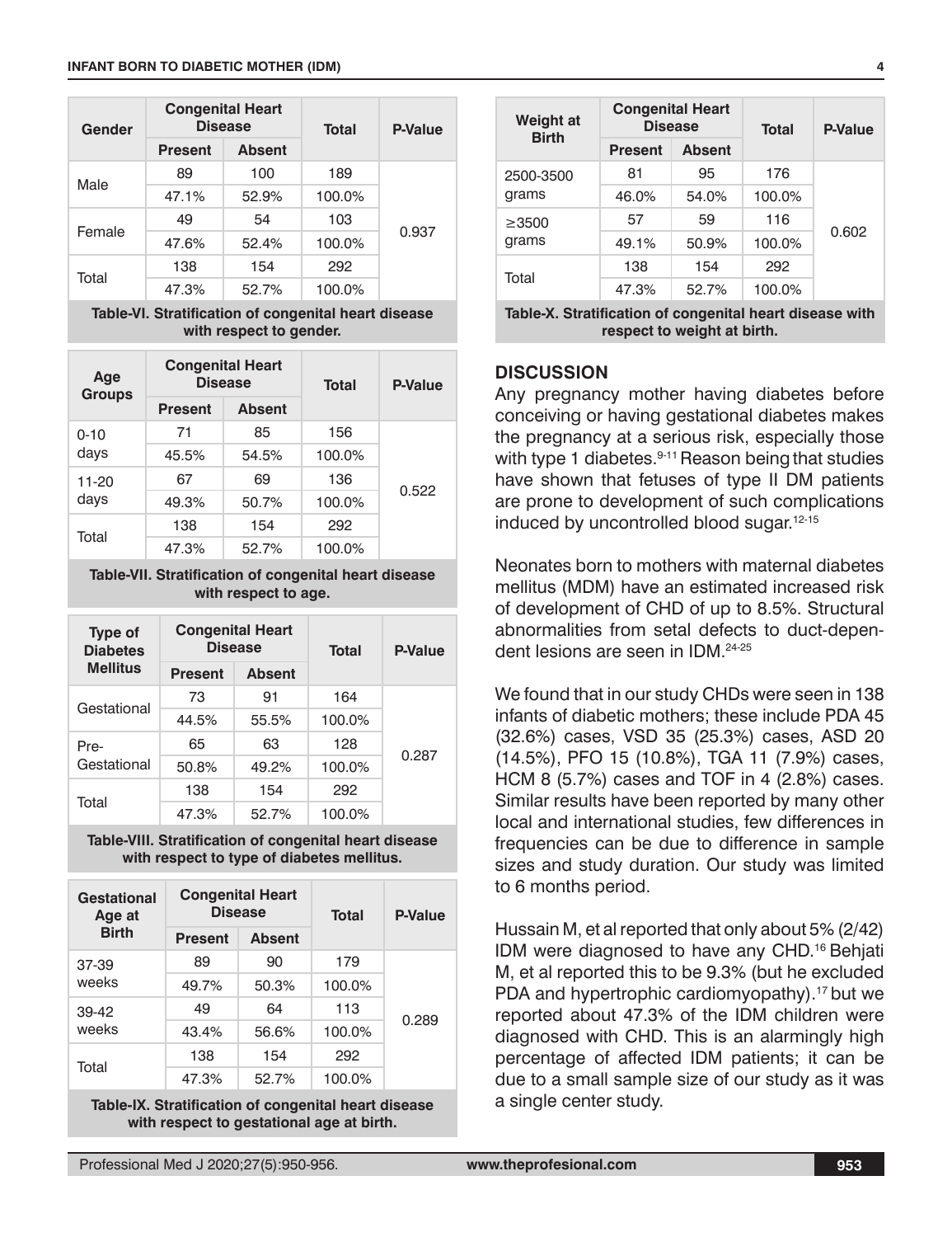Hussain M, et al reported that in his study, 29 (69%) IDM patients were male and 13 (31%) were females, with a ratio of male gender with female gender of 2:1.16 Masood N, et al reported after a survey on about ten thousand neonates, with 96 (about 10%) were diagnosed having CHD; 64 male and 32 female, ratio of  $2:1$ ).<sup>19</sup> Similar results were also found in our study where majority (64.7%) was males and (35.3%) were females. Male preponderance has been reported by many other studies as well.<sup>20-22</sup> In Hazara, Burki NM, et al reported that the frequency of IDM children with CHD was almost same in both genders.<sup>23</sup>

Behjati M, et al in his study showed that CHD was more common among the neonates of pregestational diabetes as compared to those born to mothers with gestational DM (49 (65%) and 36 (35%), respectively).17 But, Aslam M, et al reported that gestational diabetes was in 75% patients and pre-gestational diabetes in 25% patients.<sup>18</sup> In our study, more than fifty percent (56.2%) of the patients were of mothers with gestational diabetes whil 43.8% had pre-gestational diabetes.

In a study, PDA was seen among 17% cases, pulmonary stenosis 6%, and hypertrophy of the ventricular septum 33.8% cases.<sup>26</sup> In another study common structural cardiac lesions were PDA in 54.7% cases, HCMP 24%, VSD in 4%, ASD 2.7%, TGA and COA in 1.3% cases each.17

A study of Lahore, Pakistan surveyed 1530 fullterm newborns, 6% were IDMs, and congenital anomalies were seen in 13% of these cases CHD being the most common anomaly.<sup>18</sup>

Abu-Sulaiman RM, et al from Saudi Arabia reported that PDA was seen in 70% cases, PFO in 68%, ASD in 5%, small muscular VSD in 4%, mitral valve prolapse in 2%, and PS 1% case respectively.<sup>27</sup> Korraa A, et al reported that asymmetrical septal hypertrophy in 80%, PFO in 37.5%, and PDA in 27.5% cases of IDM.28

At this, we concluded that the earlier you detect the cardiac lesions, easier it is to manage these patients and complications associated, thus preventing morbidity and improving survival. For

this purpose every newborns, especially those at risk of development of CHD should be examined in the neonatal units and post-natal stabilization units and even in the vaccination centers and primary health care units.20

#### **CONCLUSION**

The cardiovascular system along with other systems of the body of neonates is affected in about 50% of the neonates born to diabetic mothers. Early diagnosis of CHD using a screening echocardiography is recommended to morbidity and mortality.

#### **Copyright© 15 Oct, 2019.**

#### **REFERENCES**

- 1. Wren C, Birrell G, Hawthorne G. **Cardiovascular malformations in infants of diabetic mothers.** Heart. 2003; 89(10):1217–1220.
- 2. Wren C1, Irving CA, Griffiths JA, O'Sullivan JJ, Chaudhari MP, Haynes SR et al. **Mortality in infants with cardiovascular malformations.** Eur J Pediatr. 2012; 171(2):281-7.
- 3. Kalaĭdzhieva M, Popivanova A, Doĭcheva E, Nikolov A, Dimitgrov A. **Maternal insulin-dependent diabetes and congenital malformations in the newborn.** AkushGinekol. 2003; 42:3-5.
- 4. Lisowski LA, Verheijen PM, Copel JA, Kleinman CS, Wassink S, Visser GH. **Congenital heart disease in pregnancies complicated by maternal diabetes mellitus. An international clinical collaboration, literature review, and meta-analysis.** Herz. 2010; 35(1):19-26.
- 5. Narchi H, Kulaylat N. **Heart disease in infants of diabetic mothers.** Images Paediatr Cardiol. 2000; 2(2):17–23.
- 6. Abu-Sulaiman RM1, Subaih B. **Congenital heart disease in infants of diabetic mothers: Echocardiographic study.** PediatrCardiol. 2004; 25(2):137-40.
- 7. Muhammad A, Khan M, Khan I, Anwar T. **Frequency of congenital heart diseases in infants of diabetic mothers referred to pediatrics department.** J Postgrad Med Inst 2014; 28(1):37-41.
- 8. Ferdousi S, Sarker R, Jahan N, Fatema N**. Pattern of congenital heart disease in infants of diabetic mother.** Bangladesh J Child Health 2014; 38:77.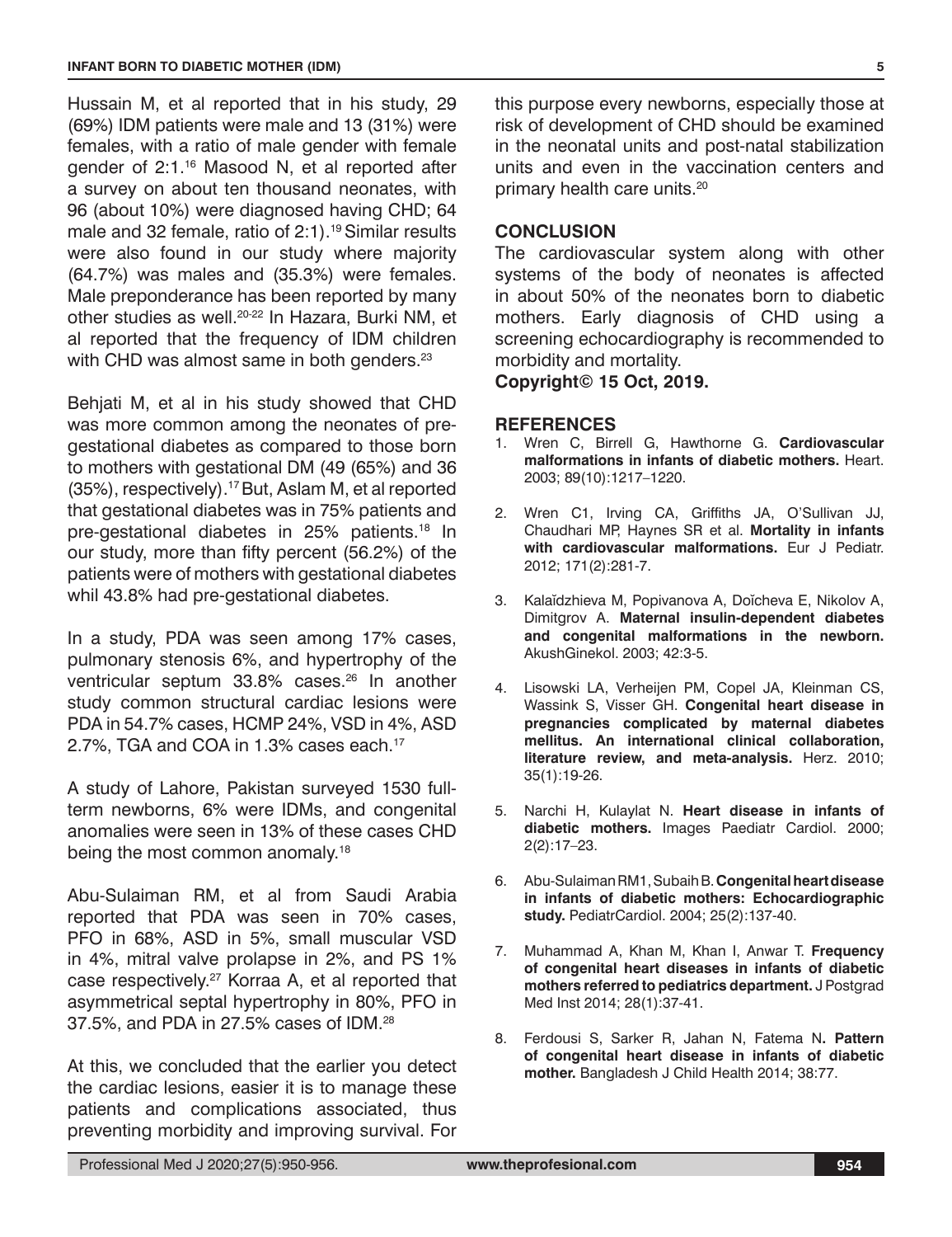- 9. Suhonen L, Hiilesmaa V, Teramo K. **Glycaemic control during early pregnancy and fetal malformations in women with type I diabetes mellitus.** Diabetologia 2000; 43:79- 82.
- 10. Rennie JM, Roberton NRC. **Textbook of neonatology.** 4th ed. Edinburgh: Churchill Livingstone; 2005.
- 11. Penney GC, Mair G, Pearson DW. **Scottish diabetes in pregnancy group: Outcomes of pregnancy in women with type 1 diabetes in Scotland: A national population-based study.** BJOG 2003; 110:315-8.
- 12. Pontiroli AE. **Type 2 diabetes mellitus is becoming the most common type of diabetes in school children.** Acta Diabetol 2004; 41:85-90.
- 13. Ostlund I, Hanson U, Bjorklund A, Hjertberg R, Eva N, Nordlander E, et al. **Maternal and fetal outcomes if gestational impaired glucose is not treated.** Diabetes Care 2003; 7:2107-11.
- 14. Kim C, Newton KM, Knopp RH. **Gestational diabetes and the incidence of type 2 diabetes: A systematic review.** Diabetes Care 2002; 10:1862-8.
- 15. Clausen TD, Mathiesen E, Ekbom P, Hellmuth E, Mandrup-Poulsen T, Damm P. **Poor pregnancy outcome in women with type 2 diabetes.** Diabetes Care 2005; 28:323- 8.
- 16. Hussain M, Irshad M, Khattak MA, Khan B. **Frequency of various complications in infants boron to diabetic mothers: A hospital based study.** J Postgrad Med Inst 2011; 25:227-32.
- 17. Behjati M, Modarresi V, Rahimpour S, Behjati MA. **Congenital heart diseases in the newborns of diabetic mothers: An echocardiographic study.** J Shahid Sadoughi Uni Med Sci 2011; 19: 511-7.
- 18. Aslam M, Baloch GR, Hussain W, Naheed A, Malik A. **Clinical spectrum of infants of diabetic mothers in hospitalized deliveries at Lahore.** Pak J Pathol 2001;  $12.5 - 8$
- 19. Masood N, Sharif M, Asghar RM, Qamar M, Hussain I. **Frequency of congenital heart diseases at Benazir Bhutto Hospital Rawalpindi.** Ann Pak Inst Med Sci 2010; 6:120-3.
- 20. Rahim F, Younas M, Gandapur AJ, Talat A. **Pattern of congenital heart diseases in children at tertiary care center in Peshawar.** Pak J Med Sci 2003; 19:19-22.
- 21. Malik S, Majeed R, Channer MS, Saleem MI. **Frequency of cardiac defects among children at echocardiography centre in a teaching hospital.** Pak J Med Sci 2009; 25:712-7.
- 22. Akhtar K, Maadullah, Ahmed W. **Profile of congenital heart disease and correlation to risk adjustment for surgery: An echocardiographic study.** J Coll Physicians Surg Pak 2008; 18:334-7.
- 23. Barki MK, Babar GS. **Prevalence and pattern of congenital heart diseases in Hazara.** J Ayub Med Coll Abbottabad 2001; 13:16-8.
- 24. Cooper MJ, Enderlein MA, Dyson DC, Roge CL, Tarnoff H. **Fetal echocardiography: retrospective review of clinical experience and an evaluation of indications.**  Obstet Gynecol 1995; 86:577-82.
- 25. Hamar BD, Dziura J, Friedman A, Kleinman CS, Copel JA. **Trends in fetal echocardiography and implications for clinical practice: 1985 to 2003.** J Ultrasound Med 2006; 25:197-202.
- 26. Passarella G. Trifirò G. Gasparetto M. Moreolo GS. Milanesi O. **Disorders in glucidic metabolism and congenital heart diseases: Detection and prevention.**  Pediatr Cardiol 2013; 34:931-7.
- 27. Abu-Sulaiman RM, Subaih B. **Congenital heart disease in infants of diabetic mothers: Echocardiographic study.** Pediatr Cardiol 2004; 25:137-40.
- 28. Korraa A, Ezzat MH, Bastawy M, Aly H, El-Mazary AA, Abd El-Aziz L. **Cardiac troponin I levels and its relation to echocardiographic findings in infants of diabetic mothers.** Ital J Pediatr 2012; 38:39.